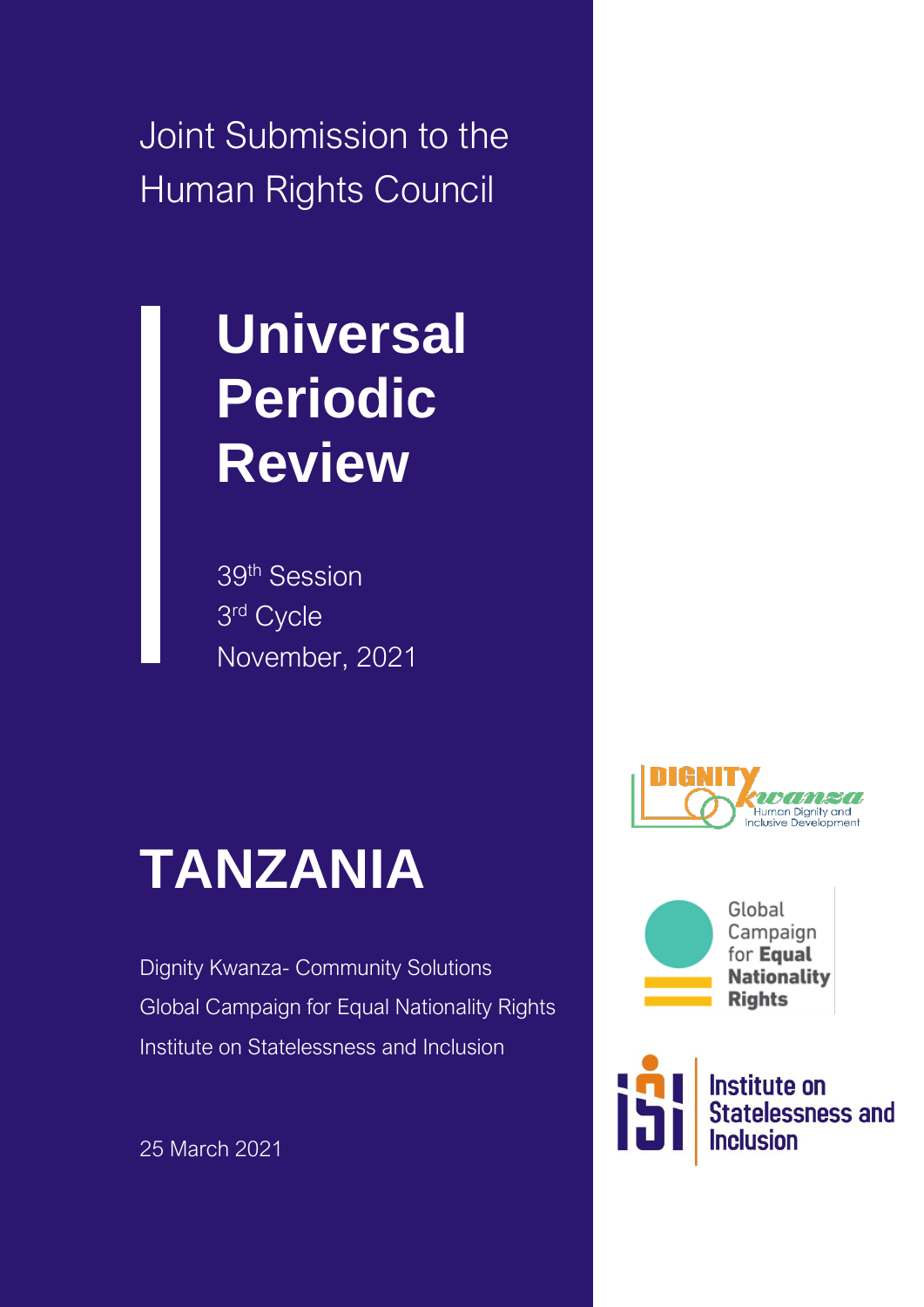### Joint Submission

### to the Human Rights Council

at the 39th Session

of the Universal Periodic Review

## **TANZANIA**

#### **Introduction**

- 1. Dignity Kwanza Community Solutions, the Global Campaign for Equal Nationality Rights and the Institute on Statelessness and Inclusion (ISI) make this joint submission to the Universal Periodic Review (UPR), on the right to a nationality and human rights challenges pertaining to statelessness in Tanzania.
- 2. This submission focuses on:
	- i. Gender discrimination in the nationality law;
	- ii. Weak safeguard against deprivation of nationality;
	- iii. Children's right to nationality; and
	- iv. Protracted refugee situations leading to statelessness.
- 3. Dignity Kwanza- Community Solutions (DIGNITY Kwanza) is a non-profit organization registered in Tanzania to safeguard and promote the human dignity of marginalized and vulnerable populations for the attainment of social and economic development. DIGNITY Kwanza envisions a Tanzania where every person lives with dignity and is assured of the opportunity to achieve self-fulfilment. In line with its vision and mission, DIGNITY Kwanza's overall goal is to contribute to the creation of conditions and opportunities for its clients to enjoy their rights, live with dignity, attain social and economic growth and participate in the search for lasting solutions to their needs and the overall nation-building. DIGNITY Kwanza's targeted population are refugees, asylum seekers, vulnerable migrants, people at risk of statelessness and stateless people, and people living in extreme poverty.
- 4. The Global Campaign for Equal Nationality Rights(GCENR) mobilises international action for the removal of gender-discriminatory provisions from all nationality laws, through its coalition of over twenty national, regional and international organisations and activists, including steering committee members Equality Now, Equal Rights Trust, Institute on Statelessness and Inclusion, Women's Learning Partnership and Women's Refugee Commission.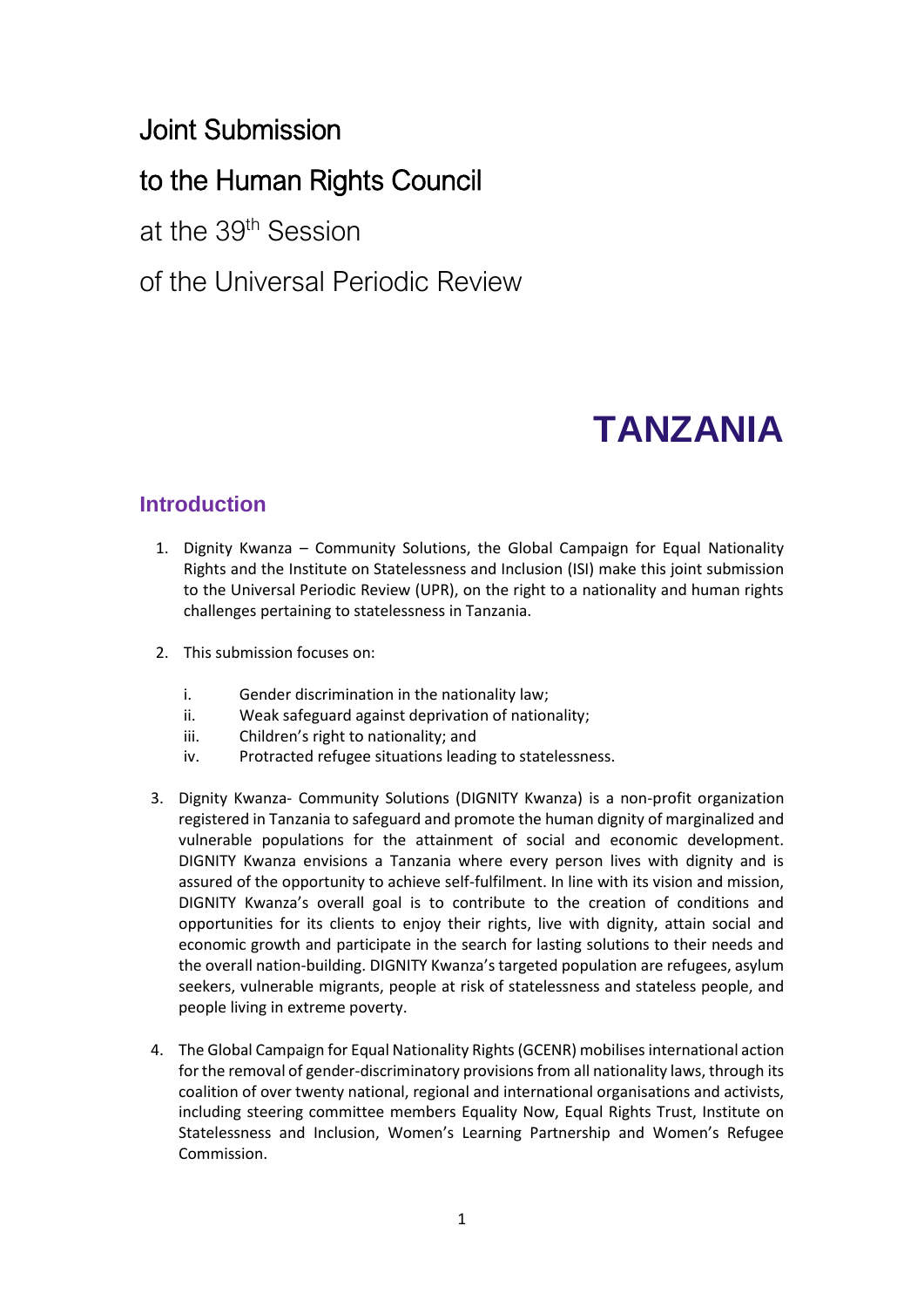5. The Institute on Statelessness and Inclusion (ISI) is the first and only human rights NGO dedicated to working on statelessness at the global level. ISI's mission is to promote inclusive societies by realising and protecting everyone's right to a nationality. The Institute has made over 70 countries specific UPR submissions on the human rights of stateless persons. ISI has also compiled summaries of the key human rights challenges related to statelessness in all countries under review under the 23rd to the 37th UPR Sessions.<sup>1</sup>

#### **Previous UPR of the United Republic of Tanzania under the First and Second Cycle**

- 6. The United Republic of Tanzania (Tanzania) was previously reviewed during the 12<sup>th</sup> and 25<sup>th</sup> sessions of the UPR in 2011 and 2016 respectively.
- 7. During the  $12<sup>th</sup>$  session in the first UPR cycle, Tanzania received a recommendation from Slovakia to "ensure free birth registration and in this regard conduct relevant awarenessraising campaigns for the public and adopt efficient policies with a view to cover country's remote and rural areas", $2$  which it accepted.
- 8. The Human Rights Council noted that Tanzania had granted citizenship to 162,156 refugees from Burundi and 1,423 refugees from Somalia in June 2010, $3$  and encouraged Tanzania to continue its commitment.
- 9. During the  $25<sup>th</sup>$  session in the second UPR cycle, Tanzania received recommendations from Turkey and Poland to improve birth registration efforts, including by issuing free certificates to all children under the age of 5 and to increase public awareness on the importance of birth registration.<sup>4</sup> Tanzania accepted both recommendations.

#### **Tanzania's International obligations**

10. Tanzania is not a signatory to the 1954 Convention relating to the Status of Stateless Persons<sup>5</sup> or the 1961 Convention on the Reduction of Statelessness.<sup>6</sup> However, Tanzania is a party to several other UN and regional treaties, which obligate the government of Tanzania to protect the right to a nationality and the rights of stateless persons and to take action to prevent statelessness within the country. Tanzania is a state party to the International Covenant on Civil and Political Rights (see article 24.3), the International Covenant on Economic, Social and Cultural Rights (see articles. 2.2 and article 3), the Convention of the Rights of the Child (see articles 2, 3, 7 and 8), the Convention on the Elimination of All Forms of Discrimination against Women (see article 9), the International Convention on the Elimination of All Forms of Racial Discrimination (see

<sup>1</sup> For more information, se[e https://www.institutesi.org/core-activities/human-rights-advocacy.](https://www.institutesi.org/core-activities/human-rights-advocacy)

<sup>2</sup> UN Human Rights Council, 'Report of the Working Group on the Universal Periodic Review: United Republic of Tanzania' A/HRC/19/4 (8 December 2011), para. 85.71.

<sup>3</sup> Para 9 o[f https://documents-dds-ny.un.org/doc/UNDOC/GEN/G11/172/50/PDF/G1117250.pdf?OpenElement.](https://documents-dds-ny.un.org/doc/UNDOC/GEN/G11/172/50/PDF/G1117250.pdf?OpenElement) 

<sup>4</sup> UN Human Rights Council, 'Report of the Working Group on the Universal Periodic Review: United Republic of Tanzania' A/HRC/19/4 (8 December 2011), para. 136.15; 136.14.

<sup>5</sup> See[: https://www.unhcr.org/uk/protection/statelessness/3bbb0abc7/states-parties-1954-convention-relating-status](https://www.unhcr.org/uk/protection/statelessness/3bbb0abc7/states-parties-1954-convention-relating-status-stateless-persons.html)[stateless-persons.html](https://www.unhcr.org/uk/protection/statelessness/3bbb0abc7/states-parties-1954-convention-relating-status-stateless-persons.html)

<sup>6</sup> See[: https://www.unhcr.org/uk/protection/statelessness/3bbb24d54/states-parties-1961-convention-reduction](https://www.unhcr.org/uk/protection/statelessness/3bbb24d54/states-parties-1961-convention-reduction-statelessness.html)[statelessness.html](https://www.unhcr.org/uk/protection/statelessness/3bbb24d54/states-parties-1961-convention-reduction-statelessness.html)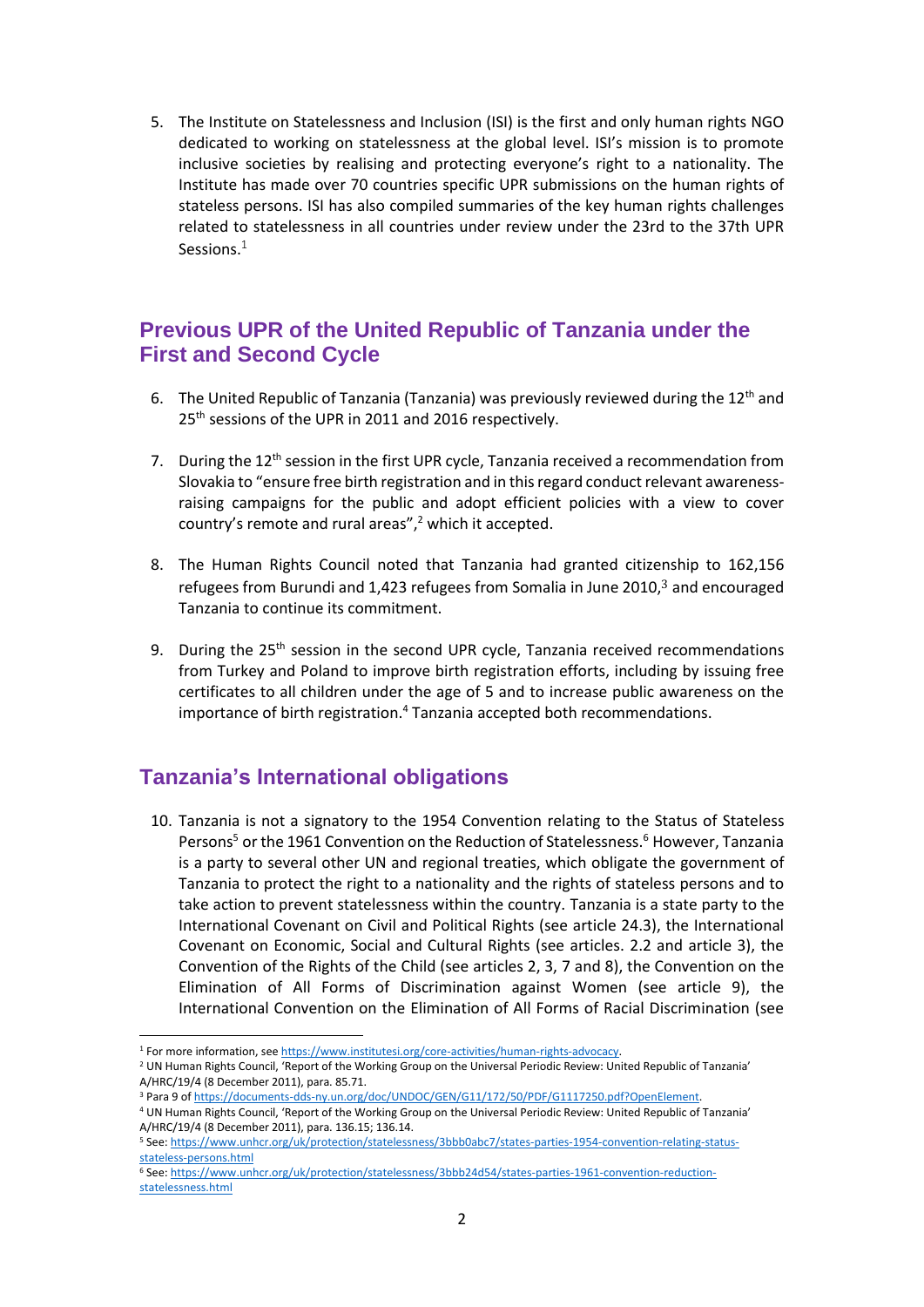article 5(d)(iii)), the Convention on the Rights of Persons with Disabilities (see article 18), and the International Convention for the Protection of All persons from Enforced Disappearance (see article 25). Furthermore, the right to a nationality is protected in Article 15 of the Universal Declaration on Human Rights.

- 11. Tanzania has ratified the 1990 African Charter on the Rights and Welfare of the Child (ACRWC), which affirms the right of every child to a nationality, also requiring States Parties to grant nationality to otherwise stateless children born on the territory under Article 6. Tanzania has also ratified the 2003 Protocol to the African Charter on Human and Peoples' Rights on the Rights of Women in Africa, which contains provisions that are relevant to the right to nationality. Tanzania has also ratified the African Charter of Human and People's Rights, and although this does not contain a provision on the right to nationality, the African Commission on Human and Peoples' Rights, which oversees the implementation of the Charter, has found that Article 5, which affirms "[…] the right [...] to the recognition of legal status", includes the right to nationality.<sup>7</sup>
- 12. Tanzania has also made commitments to eradicate statelessness by signing the Declaration of the International Conference of Great Lake Region's (ICGLR) Member States on the Eradication of Statelessness in 2017. In April 2019, during the ICGLR ministerial meeting in Nairobi, Tanzania made pledges towards the eradication of statelessness in the region by, *inter alia*, pledging to ratify the two Statelessness Conventions. Furthermore, Tanzania took part in the review of the Draft Protocol to the African Charter on the Right to Nationality and the Eradication of Statelessness in Africa.
- 13. Tanzania also made pledges to, *inter alia,* continue registration and documentation of refugees and asylum seekers, and to improve protection and assistance for refugees and stateless persons during the Ministerial Intergovernmental Event on Refugees and Stateless Persons in 2011.<sup>8</sup>
- 14. In addition and on the basis of article 9 of the Convention on the Elimination of All Forms of Discrimination against Women, in 2016, the Committee on the Elimination of Discrimination against Women recommended that Tanzania expedite its law review process, with a view to ensuring that all discriminatory legislation, including the Tanzania Citizenship Act (1995) and inheritance laws, is repealed or amended so as to bring it into conformity with the Convention and to ensure that women and men enjoy equal rights to acquire, change, transfer and retain nationality. It also recommended that Tanzania accede to the 1954 Convention relating to the Status of Stateless Persons and the 1961 Convention on the Reduction of Statelessness.<sup>9</sup>
- 15. In 2015, the Committee on the Rights of the Child reiterated a previous recommendation, namely to:
	- . (a) Equip decentralised government authorities at the local level and health facilities to register births and issue birth certificates;
	- . (b) Allocate sufficient funds for strengthening birth-registration initiatives;
	- . (c) Provide birth registration and issue birth certificates free of charge for children under 5 years of age;

<https://www.unhcr.org/4ff55a319.pdf>.

<sup>7</sup> Including in African Commission on Human and Peoples' Rights, *John K. Modise v. Botswana*, no. 97/93 (2000).

<sup>&</sup>lt;sup>8</sup> UNHCR, 'Pledges 2011: Ministerial Intergovernmental Event on Refugees and Stateless Persons',

<sup>9</sup> CEDAW, 'Concluding observations on the combined seventh and eighth periodic reports of the United Republic of Tanzania' CEDAW/C/TZA/CO/7-8 (9 March 2016).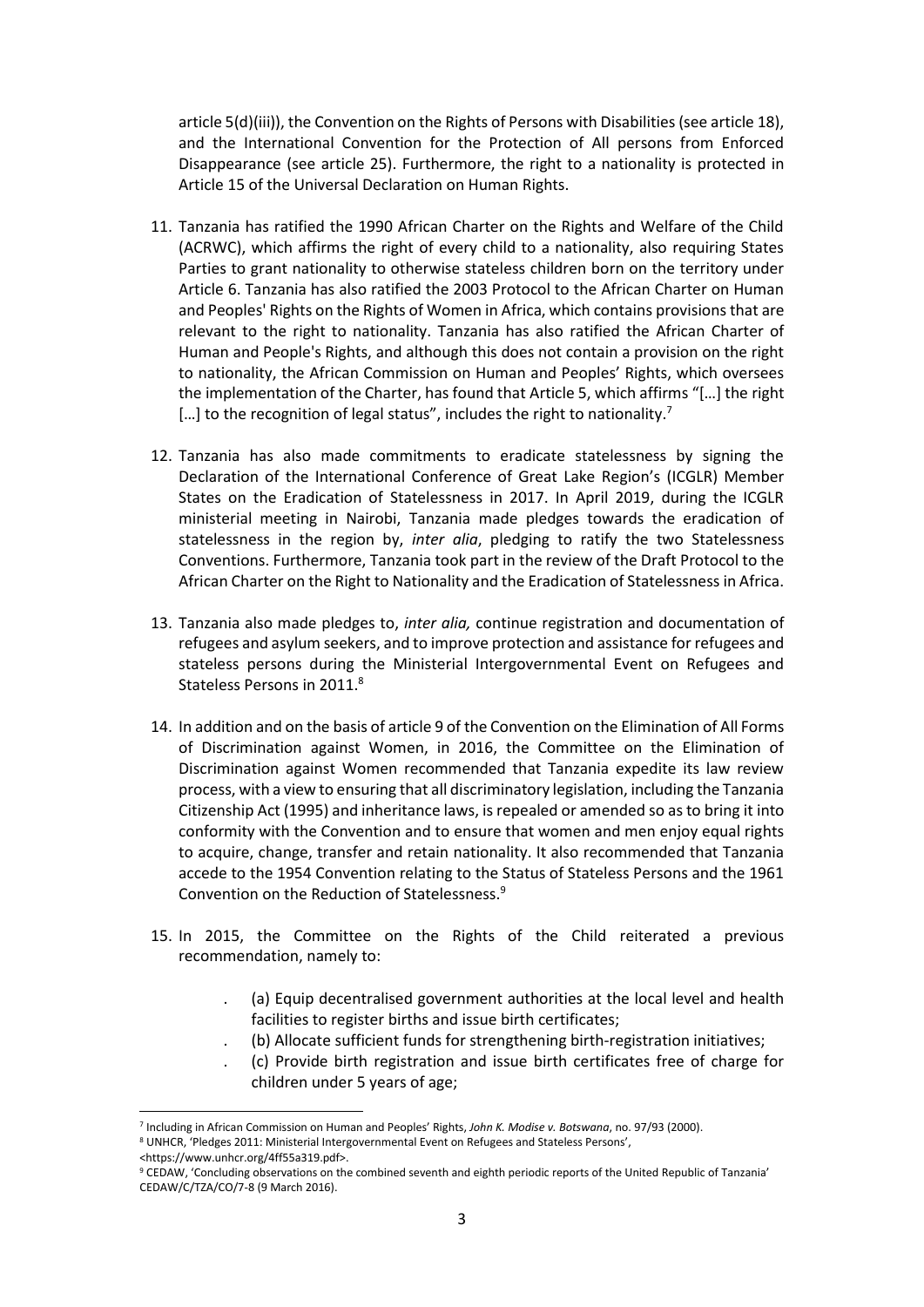- . (d) Strengthen and expand mobile birth registration to reach universal coverage, in particular for registering children born outside of health facilities and children who have never been registered; and
- . (e) Increase public awareness of the importance of birth registration and the process by which births are registered.<sup>10</sup>

#### **Snapshot of Statelessness in Tanzania**

- 16. UNHCR does not have an accurate estimate of the number of stateless persons in Tanzania, and Tanzania lacks statistics on the number of stateless people, or those at risk of statelessness. However, there are numerous communities at risk of statelessness, who consequently face barriers to accessing social services and to enjoy basic rights.
- 17. Moreover, the ongoing exercise of issuing national identification cards to citizens in Tanzania is likely to expose more people to the risk of being stateless. A large number of people specifically in the border regions have been experiencing difficulties in obtaining National ID cards due to strict vetting processes aimed at preventing foreigners from irregularly acquiring Tanzanian citizenship. They are consequently left without any documentation to prove Tanzanian citizenship. <sup>11</sup> Birth registration rates are improving, though registration rates remain low in some regions, including in border regions. This increases the risk of statelessness as birth certificates are compulsory supporting documents when applying for national IDs.<sup>12</sup>
- 18. Below are some of the profiles of groups at risk of statelessness, and the main factors that may lead to their statelessness or increase their risk of statelessness in Tanzania.
- 19. **People in long term migration situations** are at risk of being stateless due to prolonged loss of connection with their country of origin. Tanzania has been hosting refugees for over sixty years, some of whom have been in the country for over four decades without a chance of returning to their countries of origin. These include the 1972 Burundian refugees pending naturalisation. Another affected group are the children of Rwandan refugees whose parents were naturalised in 1983 but who, due to lack of awareness of the legal procedures, did not naturalise when they turned 18. These people consider themselves to be Tanzanian. These populations are at risk of statelessness due to prolonged loss of connection with their country of origin.
- 20. The Tanzania Citizenship Act CAP 357 (R.E.2002) does not contain a safeguard to provide Tanzanian nationality to all children born on the territory who would otherwise be stateless. Childhood statelessness can arise among children whose parents are stateless or when a foreign mother cannot confer her nationality on the child and the father is unknown.<sup>13</sup> Despite efforts to make birth registration accessible to all children born in Tanzania, some children remain at risk of statelessness due to lack of access to birth registration. Numerous factors including fees, and distances to registry offices, especially for those in rural areas, and lack of awareness surrounding the importance of

<sup>&</sup>lt;sup>10</sup> CRC, 'Concluding observations on the combined third to fifth periodic reports of the United Republic of Tanzania' CRC/C/TZA/CO/3-5 (3 March 2015).

<sup>11</sup> https://www.ippmedia.com/en/news/pm%C2%A0-tight-id-card-filing-border-regions-right

<sup>12</sup> [https://www.rita.go.tz/files/news/Birth%20Certification%20Rate-Notes\\_FINAL%20VESION.pdf.](https://www.rita.go.tz/files/news/Birth%20Certification%20Rate-Notes_FINAL%20VESION.pdf)

<sup>&</sup>lt;sup>13</sup> For instance, in the nationality law of 25 countries, women do not have equal rights as men to confer their nationality upon their child. For more information, please see: UN High Commissioner for Refugees (UNHCR), *Background Note on Gender Equality, Nationality Laws and Statelessness 2020*, 14 July 2020, available at[: https://www.refworld.org/docid/5f0d7b934.html.](https://www.refworld.org/docid/5f0d7b934.html)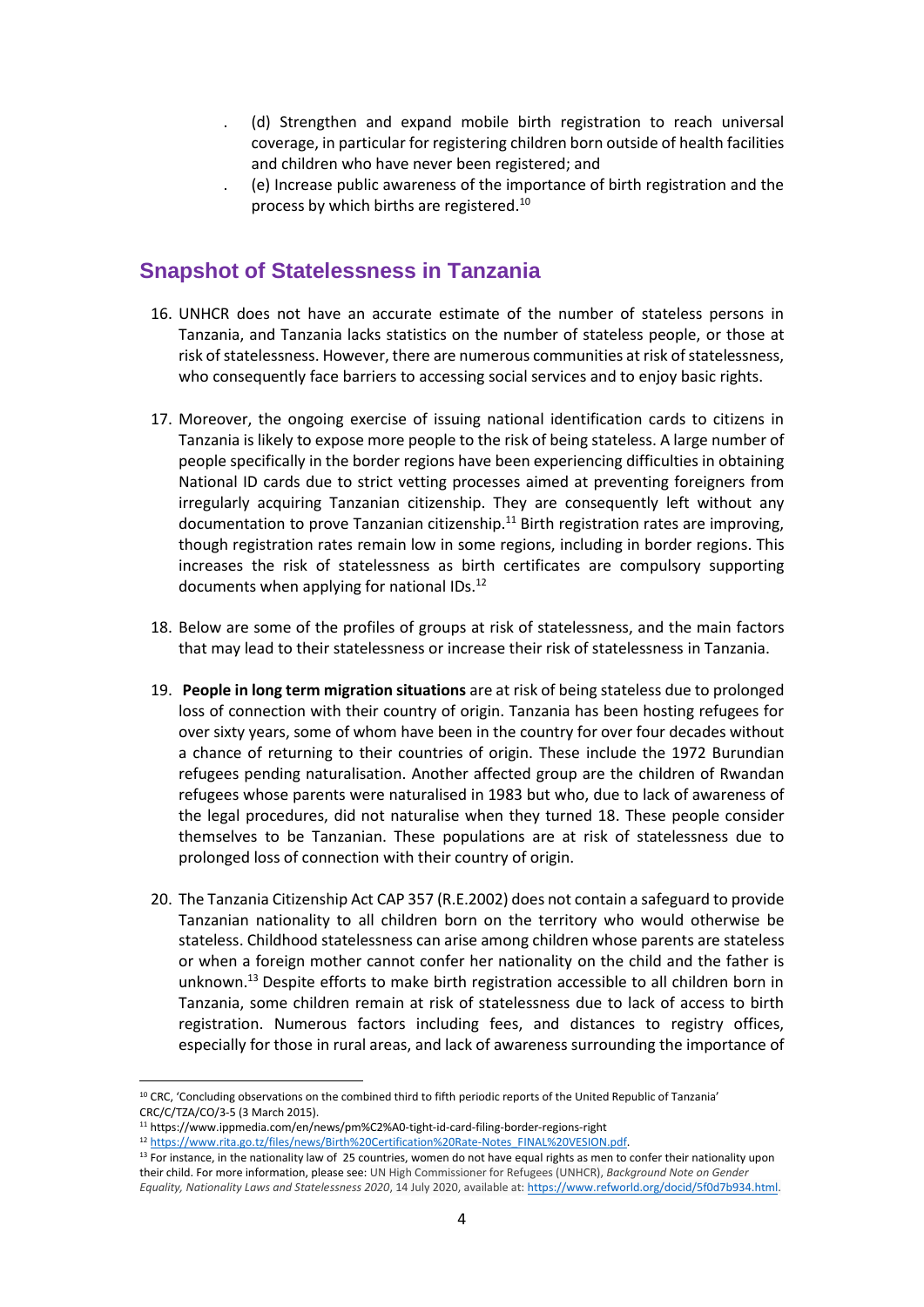birth registration pose challenges.

- 21. **Foundlings** are not protected by national laws, which includes the lack of a provision ensuring foundlings' right to nationality. As a result, foundlings in Tanzania are at risk of becoming stateless because the law confers a discretionary power to the minister to decide on the naturalisation of any minor in Tanzania.
- 22. The **Kamba** community in Holili, Kilimanjaro near the border of Tanzania and Kenya are at risk of statelessness as they are considered immigrants from Kenya by the Tanzanian authorities. During post-colonial times, with the rise of independent states, new borders were drawn and the community was divided between Tanzania and Kenya. As a result, the Kamba are at risk of being victims to inter-generational statelessness and subject to protracted situations of marginalisation and human rights violations.
- 23. The **Makonde** community in Zanzibar, who originate from Mozambique, migrated to Zanzibar around the 1900s to work on clove plantations. They have been in Zanzibar for many years, and have therefore lost ties with Mozambique. However, they are not recognized as citizens of Tanzania, although all other nationals who were in Zanzibar pre-independence were required to register as citizens post-independence. The nationality laws in Zanzibar excluded people from French and Portuguese colonies as citizens. As a result, they are at risk of statelessness unless they apply for naturalisation. Despite the legal opportunity to apply for naturalised citizenship, most of the Makonde did not naturalise to date, despite the reduced fee of 17% -18%, due to social and economic marginalisation, coupled with the bureaucratisation of the naturalisation process.<sup>14</sup>
- 24. Also at risk of statelessness are the **Comorian** community in Zanzibar, affected by the nationality laws which exclude those from French or Portuguese colonies. The two islands have had close ties dating back to pre-colonial times. Zanzibar and the Comoros Islands are 400 miles apart, and during the colonial period trading vessels regularly made the journey between the two islands. The Sultans of Zanzibar shared common membership of sharif patrilineages with the Comorian aristocracy, and such kinship links made it easy for Comorian sharifs to trade and settle in Zanzibar since the 1800s, creating movements between the two islands. Post-independence, Comorians were at risk of statelessness due to the nationality law, and have to apply to be naturalised, which is difficult to access, as outlined above.

#### **National Laws**

25. Nationality in Tanzania is governed by the **1995 Tanzania Citizenship Act (TCA)** (Cap 357 R.E.2002). The TCA provides that there are three ways of acquiring citizenship: by birth, by descent, and by naturalisation. There are no safeguards in place that guarantee the right to a nationality for all otherwise stateless people in the territory. Also, there is no legal framework in place to protect the rights of stateless people or people at risk of statelessness in Tanzania. However, the below provisions set out different grounds to acquire Tanzanian nationality.

<sup>14</sup> GLOBALCIT, 'Report on Citizenship Law: Tanzania' (April 2020).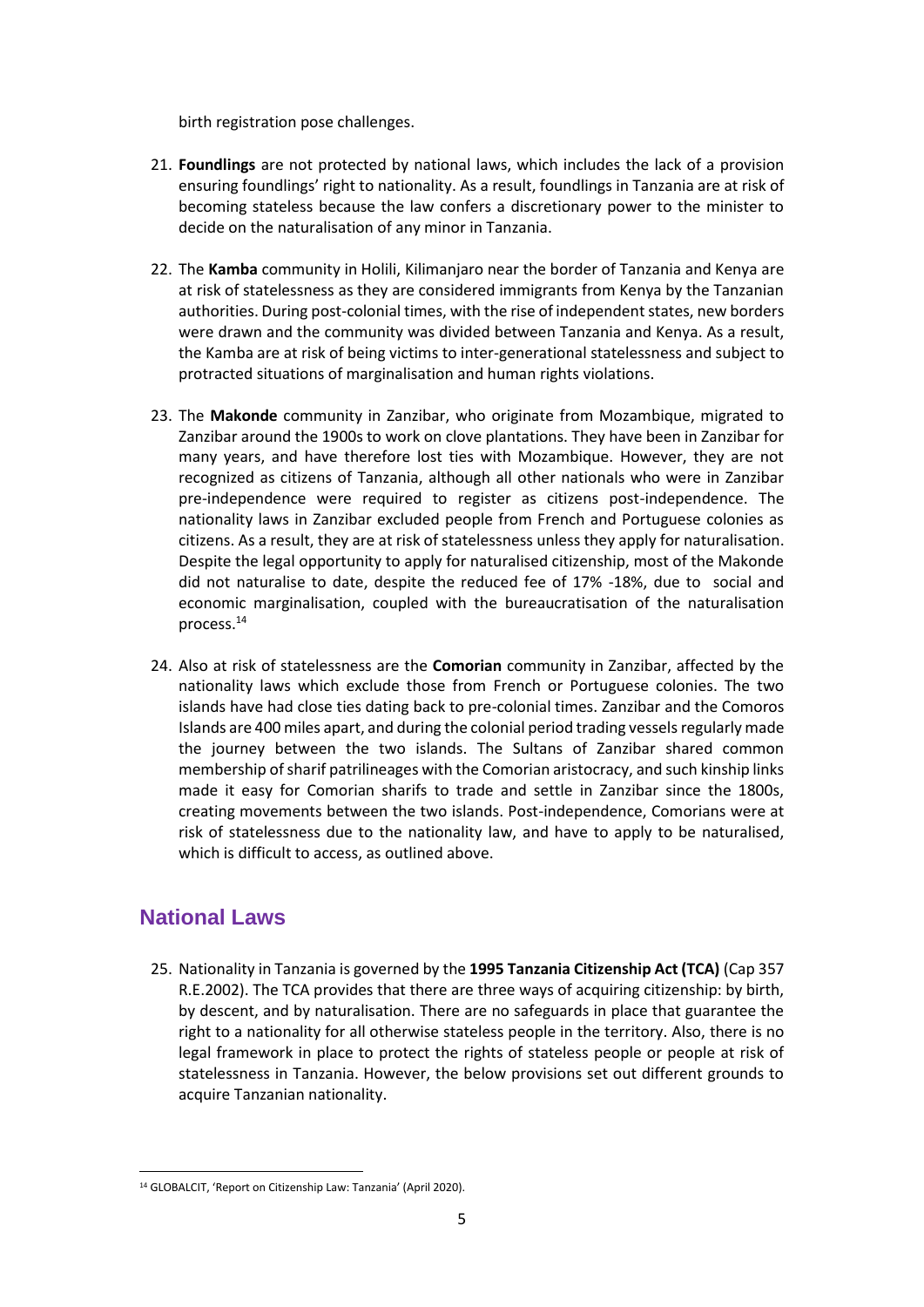- 26. Section 5 of the TCA provides that *".... every person born in the United Republic on or after Union Day shall be deemed to have become and to have continued to be a citizen of the United Republic with effect from the date of his birth...."* unless neither of the parents were citizens of Tanzania; if the father was a foreign diplomat; or either of the parents was an enemy alien and the birth occurred in a place under enemy occupation.<sup>15</sup> While, on the face of it, this preserves *jus soli* acquisition of citizenship, official practice differs significantly to the law and it is common that *jus soli* citizenship must be further supported by *jus sanguinis* citizenship through one parent.<sup>16</sup> In order to acquire Tanzanian citizenship, the person must be born in the country and at least one parent must be a Tanzanian national.
- 27. The TCA also recognises as a citizen by descent any person born outside of Tanzania on or after the Union Day to a father or mother who is a citizen of Tanzania other than by descent. Moreover, all persons having been born outside either Tanganyika or Zanzibar before Union Day, who were recognised as citizens by descent, retained their status as such under the new law.<sup>17</sup> Risks of statelessness arise for persons born abroad to parents who acquired Tanzanian nationality by descent.
- 28. The TCA also provides for citizenship by naturalisation. In order to be eligible for naturalisation, one must be of full age and capacity, renounce any other nationality, and must fulfil various conditions, such as being "of good character" and having the intention to permanently reside in Tanzania following naturalisation. Apart from that, the TCA provides for a simplified naturalisation by virtue of marriage. Such facilitated naturalisation includes that the application can be made directly to the minister, unlike other naturalisation applications which must be initiated at a local government office.
- 29. The Tanzania Citizenship (Amendments) Regulations 2017 reduced the citizenship application fee for some groups of people, including those at risk of statelessness to 17%-18% i.e. from USD 5,000 to TZS 2,000,000 equivalent to USD 862. This applies to people who were born before independence but are not recognised as citizens; those born before or after independence to parents who were not recognised as citizens under the Citizenship Act of 1961 and their children; people who entered Tanzania before or after independence and resided there for a period of time which in the opinion of the Commissioner General of Immigration in consultation with the Minister qualifies them and their children to be granted citizenship under this condition; and children born outside Tanzania to parents who are citizens by descent. However, the majority of people belonging to these groups are not able to afford the reduced fee, and therefore still face barriers to naturalisation, leaving them in limbo, at high risk of being stateless.

#### **Other National laws**

30. **Law of the Child Act, Cap. 13 (R.E 2019)** provides that a child has a right to a nationality and the right to birth registration. Civil registration is governed by the **1920 Births and Deaths Registration Act** (CAP 108, R.E 2002), which covers mainland Tanzania, and the **2017 Zanzibar Civil Status Registration Agency Act**, which covers Zanzibar. According to these laws, birth registration is universal for all children born in Tanzania, regardless of their status. The law provides for birth registration fees of TZS 3500 (USD 1.52) for early registration, and TZS 4,000 (USD 1.73) for late registration after less than ten years. For

<sup>15</sup> Tanzania Citizenship Act (1995); Section 5(1-2).

<sup>16</sup> Manby, B. *Citizenship in Africa,* p. 80.

<sup>17</sup> Tanzania Citizenship Act (1995); Section 6.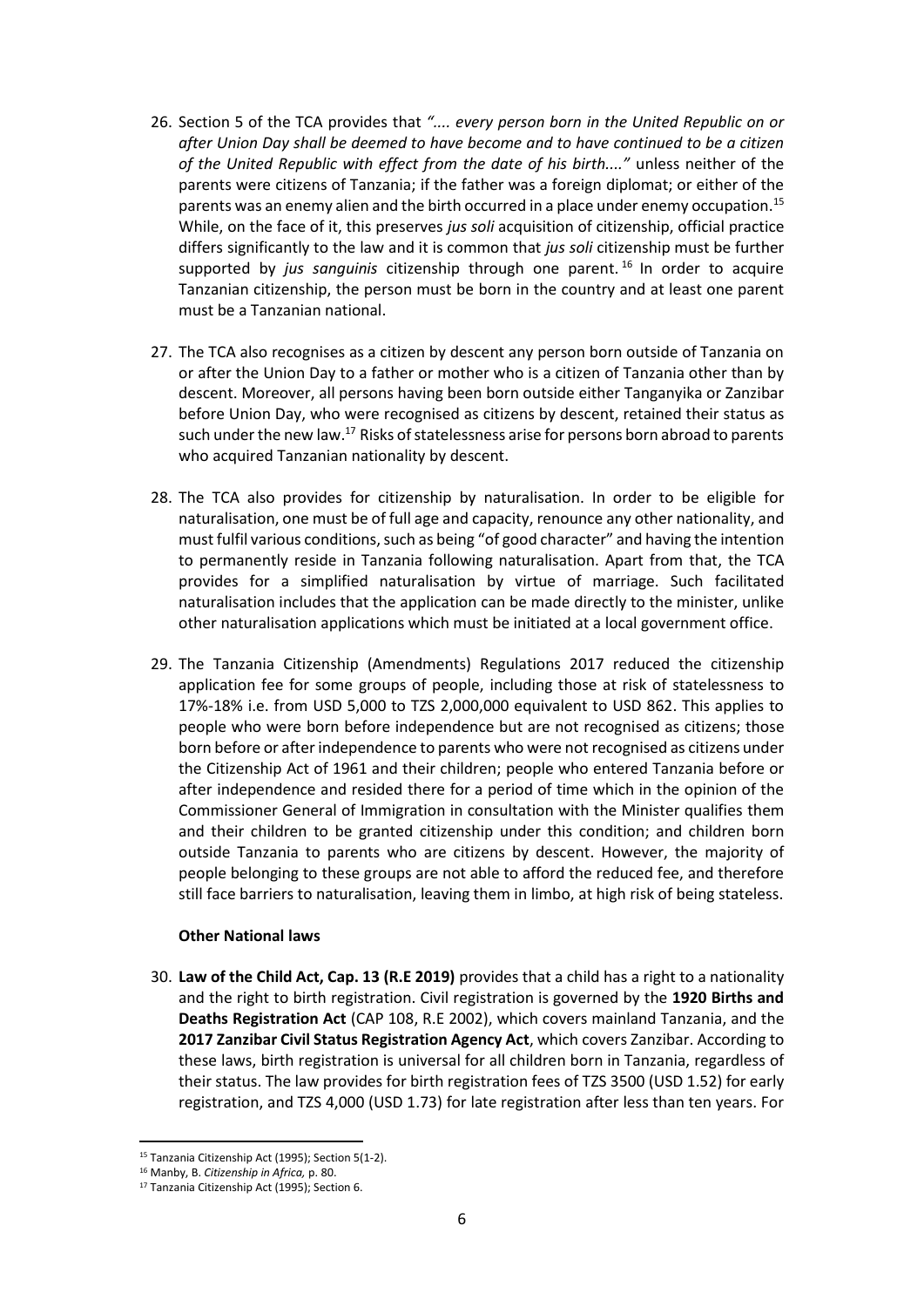late registration after ten years, the fees are TZS 20,000 (USD 8.66) for applications submitted at the Headquarters, and TZS 10,000 (USD 4.33) for applications made at District offices. Many Tanzanians in rural areas do not have easy access to registration centres and some cannot afford these fees, creating obstacles to birth registration.

31. Since the enactment of the Constitutional Review Act in 2011, Tanzania has been on course to draft a new Constitution. The draft Constitution sets out important provisions that address some of the shortcomings in the national laws (see below), including providing citizenship acquisition for foundlings under seven years of age; and providing that *any* person who marries a Tanzanian citizen may apply for citizenship by registration. However, the draft Constitution contains no provisions to safeguard against the deprivation of nationality. Although the draft Constitution was submitted in December 2013, the referendum to adopt the Constitution was postponed, and following the election of a new president, the draft constitution is awaiting referendum.

#### **Gender Discrimination in Nationality Laws**

- 32. Tanzania's Citizenship Act does not afford equal rights to women and men to confer citizenship to their spouses, as a married woman cannot pass nationality to her foreign/statelessspouse on an equal basis as a married man. Section 11(1) provides that *"…. a woman who is married to a citizen of the United Republic shall at any time during the life-time of the husband be entitled, upon making an application in the prescribed form, to be naturalised as a citizen of the United Republic."* Therefore, while noncitizen women are entitled to naturalisation upon marriage, noncitizen men are not. Gender inequality in nationality laws may lead to statelessness, and can threaten family unity.
- 33. Moreover, Section 13(3) of the Tanzania Citizenship Act states that *"any woman who is a citizen by birth of who renounced her citizenship upon getting married to a citizen of another country may, where the marriage breaks down, revert to her citizenship by birth on such conditions as the minister may, by regulations published in the Gazette impose".* The law thus allows a woman who renounced her Tanzania nationality due to marriage with a man of a different nationality, to regain her citizenship if the marriage breaks down; however, it does not provide the same protection to men.
- 34. Furthermore, gender discriminatory provisions exist also in the TCA regarding acquisition of citizenship by descent.<sup>18</sup> Although one can become a citizen by descent if *either* the father or mother is a citizen of Tanzania, this does not apply if the parent's citizenship was solely descent-based. The TCA provides that where one's *father* was a citizen by descent, the child can acquire citizenship through naturalisation. This reneges on the gender-neutral aspects of the primary provision on descent-based citizenship, since a person born outside Tanzania to a Tanzanian mother who is a citizen by descent would not be covered under this provision. Accordingly citizenship does not transmit to the second generation born outside the country, creating risks of statelessness if the child does not acquire the citizenship of the country in which they were born.

<sup>18</sup> Ibid. N. 16.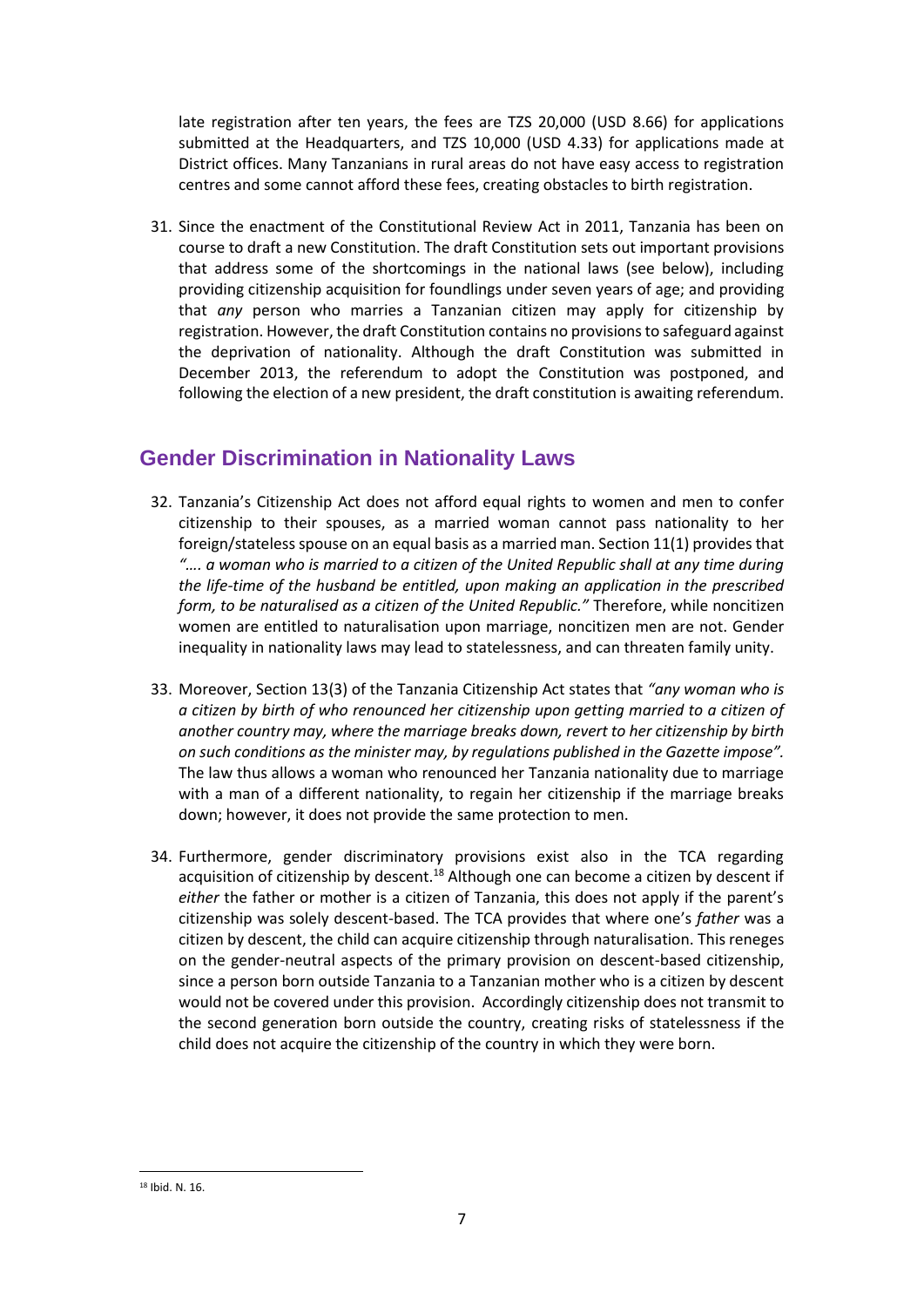#### **Weak safeguard against deprivation of nationality**

- 35. The TCA contains provisions on deprivation of nationality, at the discretion of the Minister of Home Affairs. The Minister of Home Affairs has the power to order the deprivation of citizenship of a person who is not a citizen by birth, upon satisfaction that the person is of full age and capacity and has voluntarily claimed and exercised in a foreign country, a right that is exclusive to its own citizens, such as the right to vote or the right to be elected into public office.
- 36. Moreover, the TCA prohibits dual citizenship. Once a person turns eighteen, if they hold another citizenship in addition to Tanzanian citizenship, they shall be deemed to have ceased to be a Tanzanian citizen, unless they had previously renounced their other citizenship and taken the oath of allegiance. The cessation of Tanzanian nationality also applies to persons who turned eighteen before and after the Union Day and continued to hold the citizenship of another country in addition to either their Tanganyikan or Zanzibari citizenship.<sup>19</sup>
- 37. Moreover, a naturalised citizen can be deprived of their citizenship on various grounds, including obtaining citizenship by fraud; demonstrating disloyalty towards the state, and residing abroad for more than five years without communicating an intention to retain their Tanzanian citizenship. Before the deprivation decision is made, the Minister must determine that a continuation of citizenship is "conducive to the public good" in the broad sense. However, this provision on deprivation of citizenship does not apply to citizens by birth. This creates a hierarchy of citizenship whereby birth citizenship is less precarious than naturalised citizenship.
- 38. The Immigration of CAP 54 (R.E. 2016) puts the burden of proof of citizenship on the person alleged to be a non-citizen, instead of the State. In 2018, the African Court on Human and Peoples' Rights made a landmark decision concerning the right to nationality. The case concerned the revocation of Tanzanian nationality (and corresponding passport), and subsequent deportation to Kenya, of Mr. Anudo. The court ruled that Tanzania had arbitrarily deprived Anudo of his nationality, violating UDHR Article 15(2); and that the state violated Article 13 of the ICCPR by expelling him arbitrarily. The court subsequently ordered Tanzania to amend its legislation to provide individuals with judicial remedies in the event of a dispute over citizenship, specifically concerning Tanzania's Citizenship Act which contains gaps as it does not allow citizens to exercise a judicial remedy where their nationality is challenged, as required by international law.
- 39. Under international law, states have traditionally been granted broad discretion in the regulation of nationality matters. This is not, however, an absolute discretion. States' prerogative in nationality matters has been gradually limited by the evolution of human rights law. The Principles on Deprivation of Nationality as a National Security Measure,<sup>20</sup>

<sup>20</sup> Principles on Deprivation of Nationality as a National Security Measure, March 2020. Available at:

<sup>19</sup> GLOBALCIT, 'Report on Citizenship Law: Tanzania' (April 2020)

https://files.institutesi.org/PRINCIPLES.pdf. The Principles were drafted by ISI in collaboration with the Open Society Justice Initiative and with support from the Asser Institute and Ashurst LLP. They were developed over a 30-month research and consultation period, with input from more than 60 leading experts in the fields of human rights, nationality and statelessness, counter-terrorism, refugee protection, child rights, migration and other related areas. At the time of submission, they have been endorsed by over 100 individual experts and organisations, including leading academics, UN Special Rapporteurs and Treaty Body members, litigators, judges, parliamentarians and diplomats. The Principles restate or reflect international law and legal standards under the UN Charter, treaty law, customary international law, general principles of law, judicial decisions and legal scholarship, regional and national law and practice. They articulate the international law obligations of States and apply to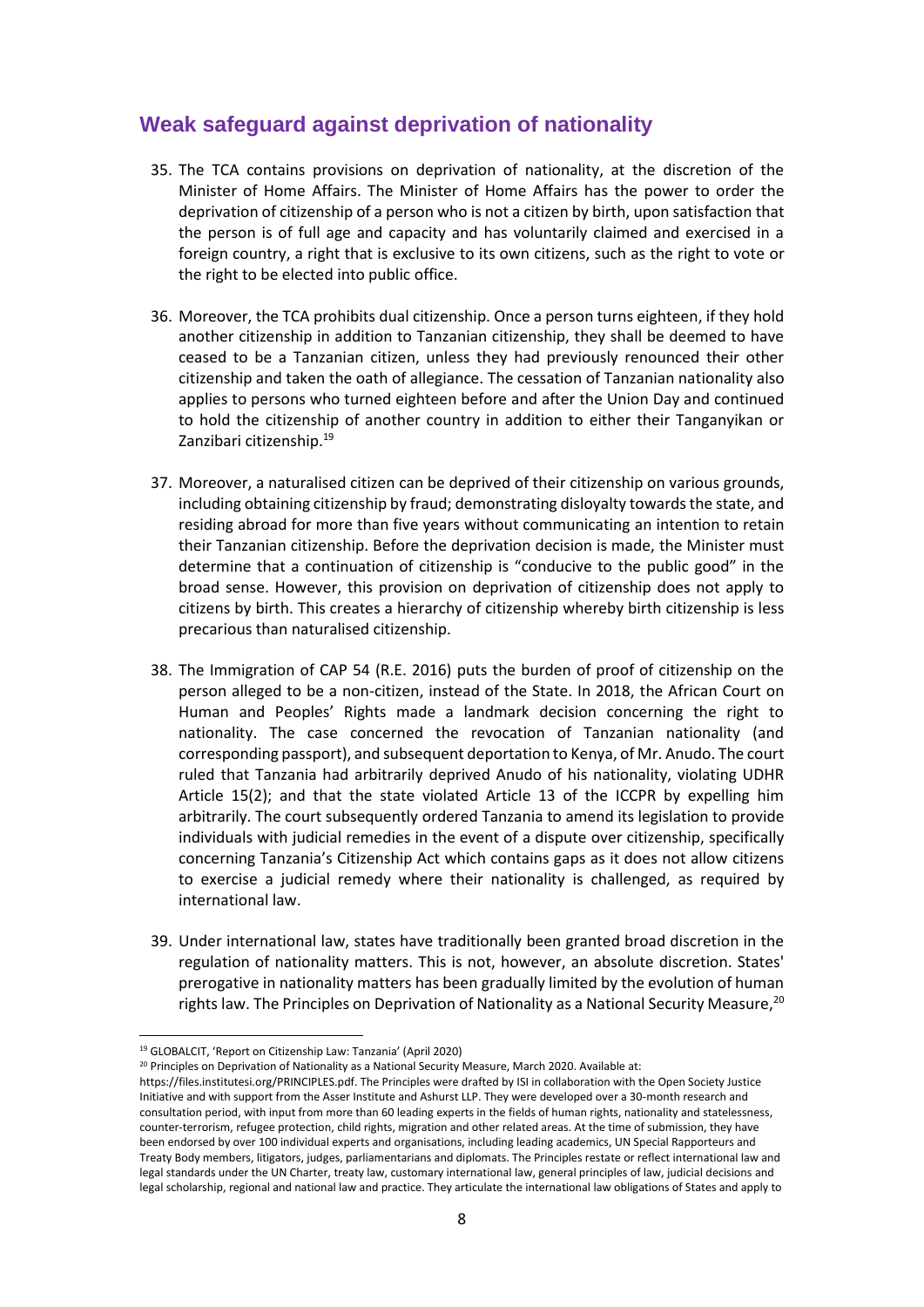and the UNHCR Guidelines on Statelessness No 5: Loss and Deprivation of Nationality provide important clarification,  $21$  respectively from a wider international law perspective and more specifically in relation to the 1961 Convention.

40. Accordingly, state discretion in this area is subject to the individual right to nationality,  $2^2$ the prohibition of arbitrary deprivation of nationality,  $23$  the prohibition of discrimination<sup>24</sup> and the obligation to avoid statelessness.<sup>25</sup> In this regard, the UN Special Rapporteur on racism has stated that:

> *"States' obligations to ensure equality and non-discrimination with regards to the enjoyment of nationality apply with regard to all citizenship deprivation decisions, not only in cases where deprivation of citizenship might result in statelessness."<sup>26</sup>*

41. The impact of nationality deprivation on the enjoyment of other human rights, humanitarian and refugee law obligations and standards must be taken into consideration when assessing the legality of citizenship deprivation. These include the right to enter and remain in one's own country, the prohibition of *refoulement*, the prohibition of torture and cruel, inhuman or degrading treatment or punishment, the liberty and security of the person, the right to private and family life, legal personhood and the rights of the child.<sup>27</sup> Any measures to deprive a person of nationality must also comply with due process safeguards and the right to a fair trial.<sup>28</sup>

#### **Children's right to nationality**

42. Tanzania's nationality laws give equal rights to men and women to transmit nationality to their children, and the state is one of the African states that provides, on the face of it, *jus soli* acquisition of nationality*.* However, official practice runs contrary to the provision of the nationality law. Authorities regularly apply a *combination* of *jus soli* and *jus sanguinis* citizenship acquisition for children born in the territory, requiring at least

<sup>24</sup> Ibid., Principle 6.

<sup>25</sup> Ibid., Principle 5.

[https://files.institutesi.org/PRINCIPLES.pdf,](https://files.institutesi.org/PRINCIPLES.pdf) Principle 9.

<sup>28</sup> Ibid Principle 8.

all situations in which States take or consider taking steps to deprive a person of nationality as a national security measure. More information is available here: https://www.institutesi.org/year-of-actionresources/principles-on-deprivation-ofnationality.

<sup>&</sup>lt;sup>21</sup> UN High Commissioner for Refugees (UNHCR), Guidelines on Statelessness No. 5: Loss and Deprivation of Nationality under Articles 5-9 of the 1961 Convention on the Reduction of Statelessness, May 2020, HCR/GS/20/05, available at: https://www.refworld.org/docid/5ec5640c4.html. The Guidelines provide authoritative guidance on the interpretation of Articles 5 – 9 of the1961 Convention on the Reduction of Statelessness. They draw on the Summary Conclusions of the Expert Meeting on Interpreting the 1961 Statelessness Convention and Avoiding Statelessness Resulting from Loss and Deprivation held in Tunis, Tunisia on 31 October-1.

<sup>22</sup> Human Rights Council Resolution 7/10, Human rights and arbitrary deprivation of nationality, UN Doc A/HRC/RES/7/10 (27 March 2008); Human Rights Council Resolution 10/13, Human rights and arbitrary deprivation of nationality, UN Doc A/HRC/RES/10/13 (26 March 2009); Human Rights Council Resolution 13/2, Human rights and arbitrary deprivation of nationality, UN Doc A/HRC/RES/13/2 (24 April 2010); Human Rights Council Resolution 20/4, The right to a nationality: women and children, UN Doc A/HRC/RES/20/4 (16 July 2012); Human Rights Council Resolution 20/5, Human rights and arbitrary deprivation of nationality, UN Doc A/HRC/RES/20/5 (16 July 2012); Human Rights Council Resolution 26/14, Human rights and arbitrary deprivation of nationality, UN Doc A/HRC/RES/26/14 (11 July 2014); Human Rights Council Resolution 32/5, Human rights and arbitrary deprivation of nationality, UN Doc A/HRC/RES/32/5 (15 July 2016).

<sup>&</sup>lt;sup>23</sup> Principles on Deprivation of Nationality as a National Security Measure, March 2020. Available at: [https://files.institutesi.org/PRINCIPLES.pdf,](https://files.institutesi.org/PRINCIPLES.pdf) Principle 7. See also, the Draft Commentary to the Principles, available at: [https://files.institutesi.org/PRINCIPLES\\_Draft\\_Commentary.pdf.](https://files.institutesi.org/PRINCIPLES_Draft_Commentary.pdf) 

<sup>&</sup>lt;sup>26</sup> UN Special Rapporteur on contemporary forms of racism, racial discrimination, xenophobia and related intolerance, ' Amicus Brief before the Dutch Immigration and Naturalisation Service' (23 October 2018).

<sup>&</sup>lt;sup>27</sup> Principles on Deprivation of Nationality as a National Security Measure, March 2020. Available at: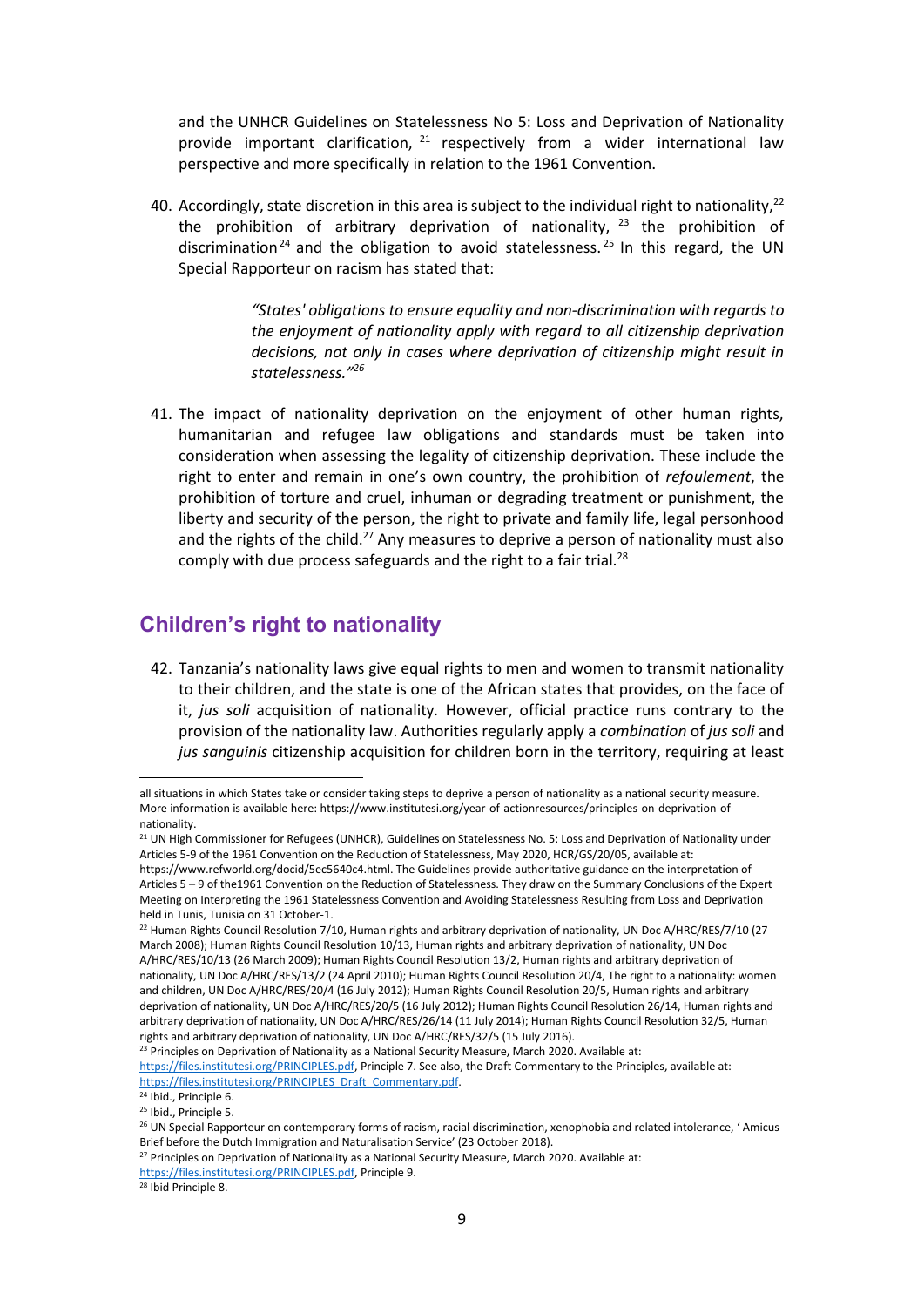one parent to be Tanzanian in addition to the child being born on the territory for the child to be recognised as a citizen by birth. This runs contrary to Section 5 of the TCA, and has remained uncontested in courts of law, effectively altering this aspect of citizenship acquisition under Tanzanian law.<sup>29</sup>

- 43. This combination of *jus soli* and *jus sanguinis* puts at risk of statelessness, children born to foreign parents, or to parents of unknown nationality, which is particularly problematic given the long-term refugee populations residing in the country. Moreover, Tanzanian law lacks safeguards to provide nationality to children born in Tanzania who would otherwise be stateless, putting children at risk of statelessness.
- 44. TCA is also silent on granting nationality to foundlings. Moreover, they are only granted birth certificates which do not provide details of the nationality of the parents as they are unknown.

#### **Birth registration**

- 45. Birth registration is fundamental to the protection of children and prevention of statelessness. As birth registration legally establishes the place of birth, proof of age, and parental affiliation, it serves as important documentary proof to acquire the parents' nationality or the nationality of the State in which the child is born. It also provides children with protection. While the denial of birth registration does not amount to statelessness, there is a crucial link between birth registration and statelessness, with birth registration operating as a key form of proof of the link between the individual and the State. The lack of birth registration greatly increases the risk of statelessness, especially among populations whose belonging is under question by the state.
- 46. Birth registration in Tanzania is governed by several laws, which provide for universal birth registration for all children born within Tanzania regardless of their status. However, Tanzania has historically had very low rates of birth registration – one of the lowest on the African continent - creating greater risks of statelessness.<sup>30</sup>
- 47. The Committee on the Rights of the Child has expressed concern about low birth registration rates. The Committee recommended in 2006, and 2015, that Tanzania make greater efforts to expand access to birth registration, particularly in rural areas, by ensuring registration free of charge and making provision for late registration. Moreover, several states have suggested improvement to birth registration during the first and second UPR cycles.
- 48. There have been several initiatives to ensure universal birth registration. In 2016, the government, in collaboration with UNICEF, rolled out a decentralised birth registration campaign for children under five years. $31$  The initiative aimed to make birth registration more accessible and affordable, and aimed to register 230,000 children under the age of five in the Iringa and Njombe regions. The initiative aimed to address barriers to registration by decentralising the process, delegating registration to local authorities;

<sup>29</sup> GLOBALCIT, 'Report on Citizenship Law: Tanzania' (April 2020), p. 12.

<sup>&</sup>lt;sup>30</sup> There have been improvements in birth registration efforts; however, registration levels are still low. For example, although the registration of children under five doubled between 1999 and 2010, it still remained at just over 16 per cent in 2010. This is far below the average for Sub-Saharan Africa, which stands at 44 per cent. Furthermore, only half of the children who are officially registered in Tanzania receive a birth certificate. For more information, please see 'Birth registration in Tanzania: Tigo's support of the new mobile birth registration system' <https://www.gsma.com/mobilefordevelopment/wpcontent/uploads/2016/07/Birth-Registration-in-Tanzania Tigos-support-of-the-new-mobile-birth-registration-system.pdf>.

<sup>&</sup>lt;sup>31</sup> UNICEF, 'Advancing the Birth Registration system in Tanzania' (30 November 2016).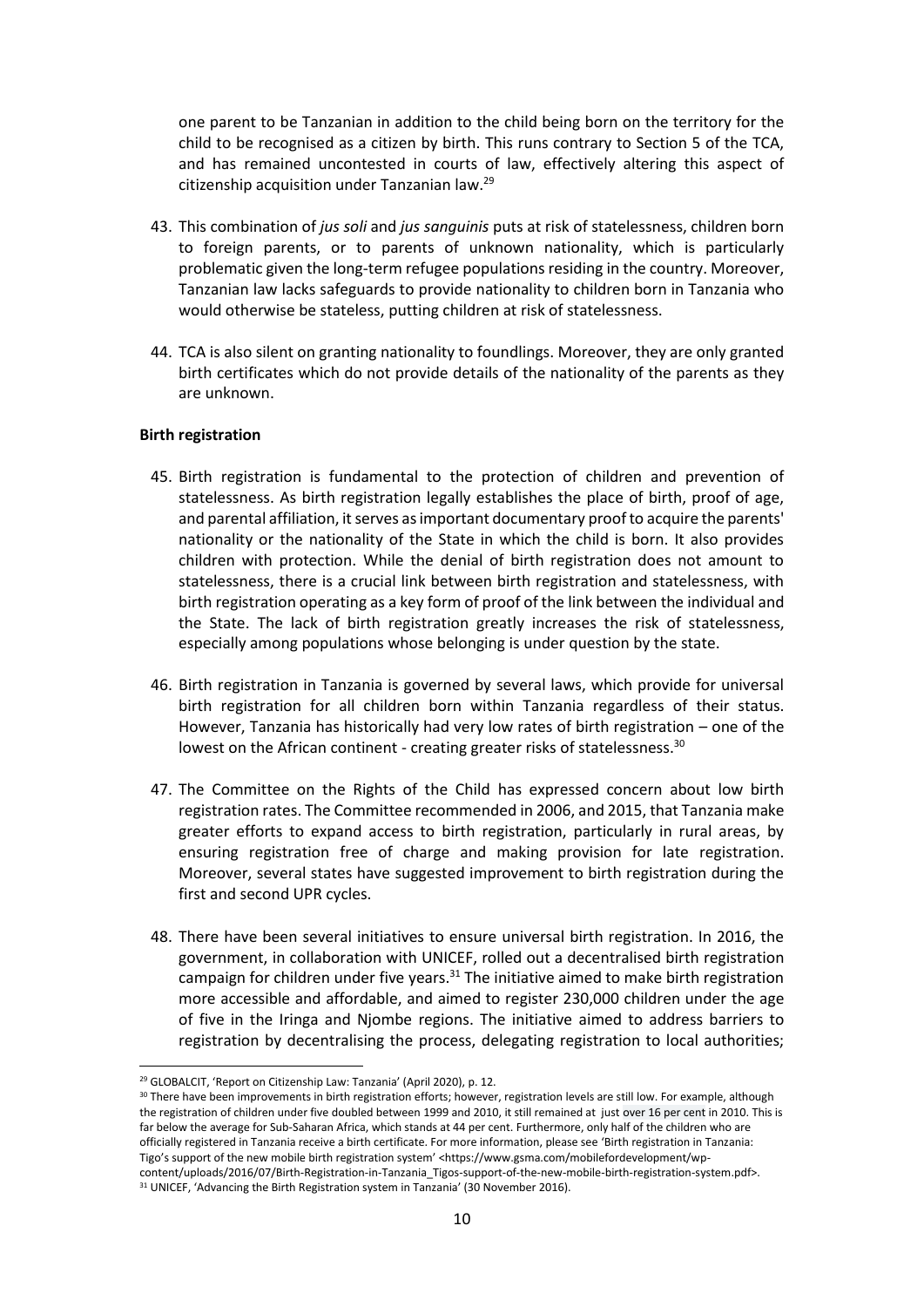simplifying the process; removing some fees for application; sensitising communities on the importance of birth registration; and trialling mobile birth registration, which speeds up the process and may enable access to hard-to-reach, rural populations.

- 49. In 2020 the government in collaboration with Norwegian Refugee Council conducted a birth registration drive for refugee children in Nduta refugee camp, whereby more than 20, 0000 refugee children were registered.
- 50. Recently, the government introduced an initiative where Mother Child Health Centres can issue handwritten birth certificates free of charge, immediately following birth. These initiatives are being piloted in less than half of the country - 11 out of the 26 regions - as in some of the large regions, the distances to the district offices are too far and present a challenge. Birth registration procedures are easy but include fees based on how much time has passed between the child's birth and their registration. For many Tanzanians in rural areas who cannot access free, handwritten birth certificates, fees continue to present barriers to accessing birth registration.

#### **Protracted refugee situations causing statelessness**

- 51. Since the 1970s, many refugees were granted asylum in Tanzania, with second and even third generations being born in the territory. The majority of these refugees are 1972 **Burundian refugees** who have been in the country for more than four decades. In 2010, the Tanzanian government naturalised 162,156 refugees. However, not all were naturalised, and many were not able to lodge their applications, and were even unaware of the process. These refugees are in protracted refugee situations today and are at risk of statelessness as they have lost ties with their countries of origin and live in uncertainty since the government has halted the naturalisation of this population.
- 52. Another community at risk of statelessness are the **Somali Bantu** (Zigua community), who fled from Somalia to Tanzania in the early 1990s. This community sought asylum and were granted refugee status, and designated to live in refugee camps, then in settlements. Most of these refugees trace their origins back to the Zigua tribe who originate from Tanzania, whose ancestors left the country to Somalia almost two centuries ago during the slave trade. In the early nineties, when civil war broke out in Somalia, it pushed many Somalis to flee their country, reversing the path their ancestors had taken. In 2014, 3000 Somali Bantu refugees were naturalised. While many certificates have been offered to those who applied to naturalise, some cases are pending, and some have been rejected. $32$  Those who have not been naturalised are at permanent risk of becoming stateless.

<sup>32</sup> GLOBALCIT, 'Report on Citizenship Law: Tanzania' (April 2020), p. 12.